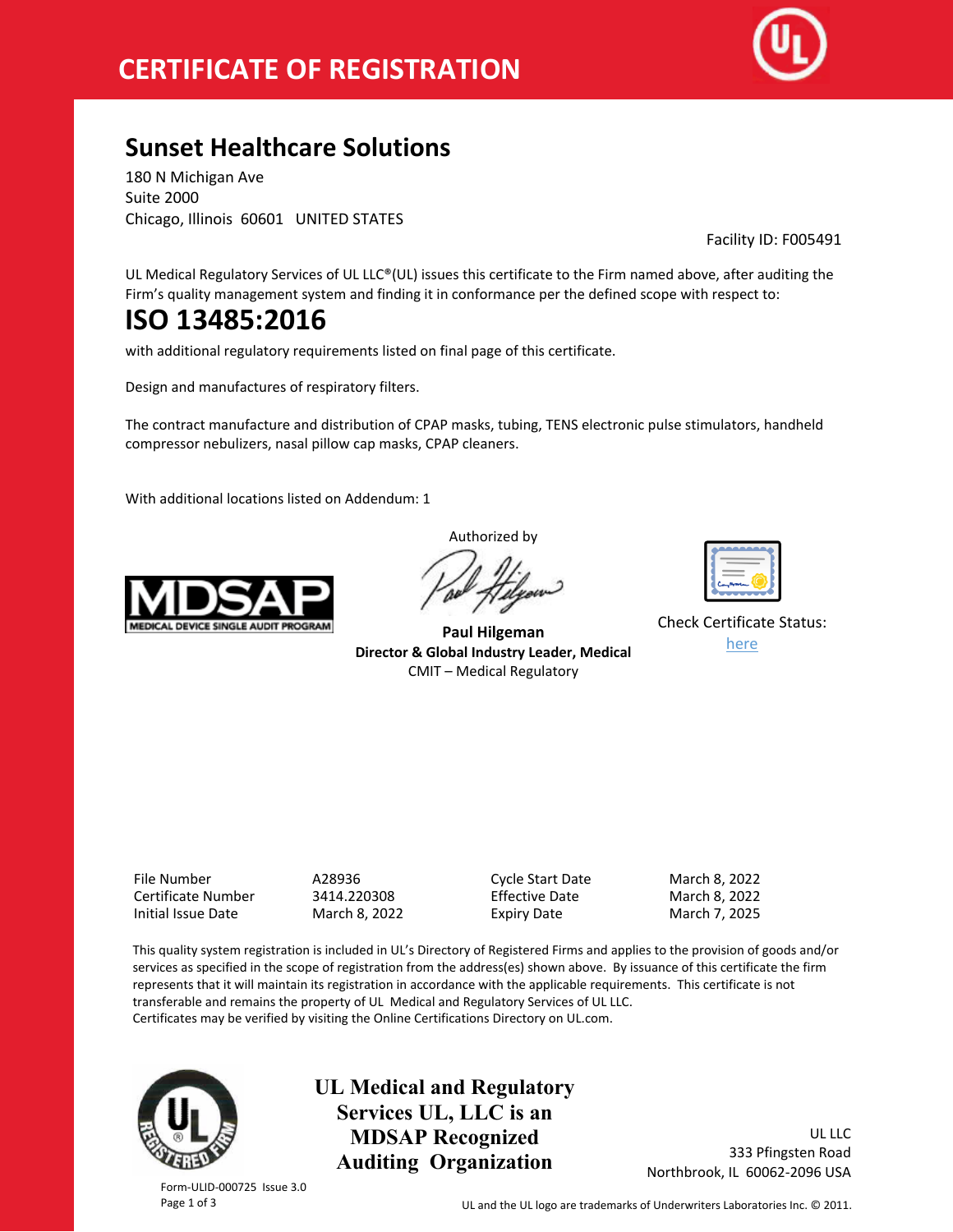

### **Sunset Healthcare Solutions**

180 N Michigan Ave Suite 2000 Chicago, Illinois 60601 UNITED STATES

Addendum 1

Facility ID: F005491

**1-1** Facility ID: **F005491**

**Sunset Healthcare Solutions 180 N Michigan Ave, Suite 2000 Chicago, Illinois 60601 UNITED STATES** Performing: Corporate headquarters, accounting, sales, customer service.

**2-1** Facility ID: **F005898**

**Sunset Healthcare Solutions 279 Madsen Drive, Suite 101 Bloomingdale, Illinois 60108 UNITED STATES**

Performing: Design, manufacturing, repackaging, relabeling, distribution.

File Number A28936 Cycle Start Date March 8, 2022 Certificate Number Initial Issue Date March 8, 2022 Expiry Date March 7, 2025

This quality system registration is included in UL's Directory of Registered Firms and applies to the provision of goods and/or services as specified in the scope of registration from the address(es) shown above. By issuance of this certificate the firm represents that it will maintain its registration in accordance with the applicable requirements. This certificate is not transferable and remains the property of UL Medical and Regulatory Services of UL LLC. Certificates may be verified by visiting the Online Certifications Directory on UL.com.



Form-ULID-000725 Issue 3.0

**UL Medical and Regulatory Services UL, LLC is an MDSAP Recognized Auditing Organization**

UL LLC 333 Pfingsten Road Northbrook, IL 60062-2096 USA